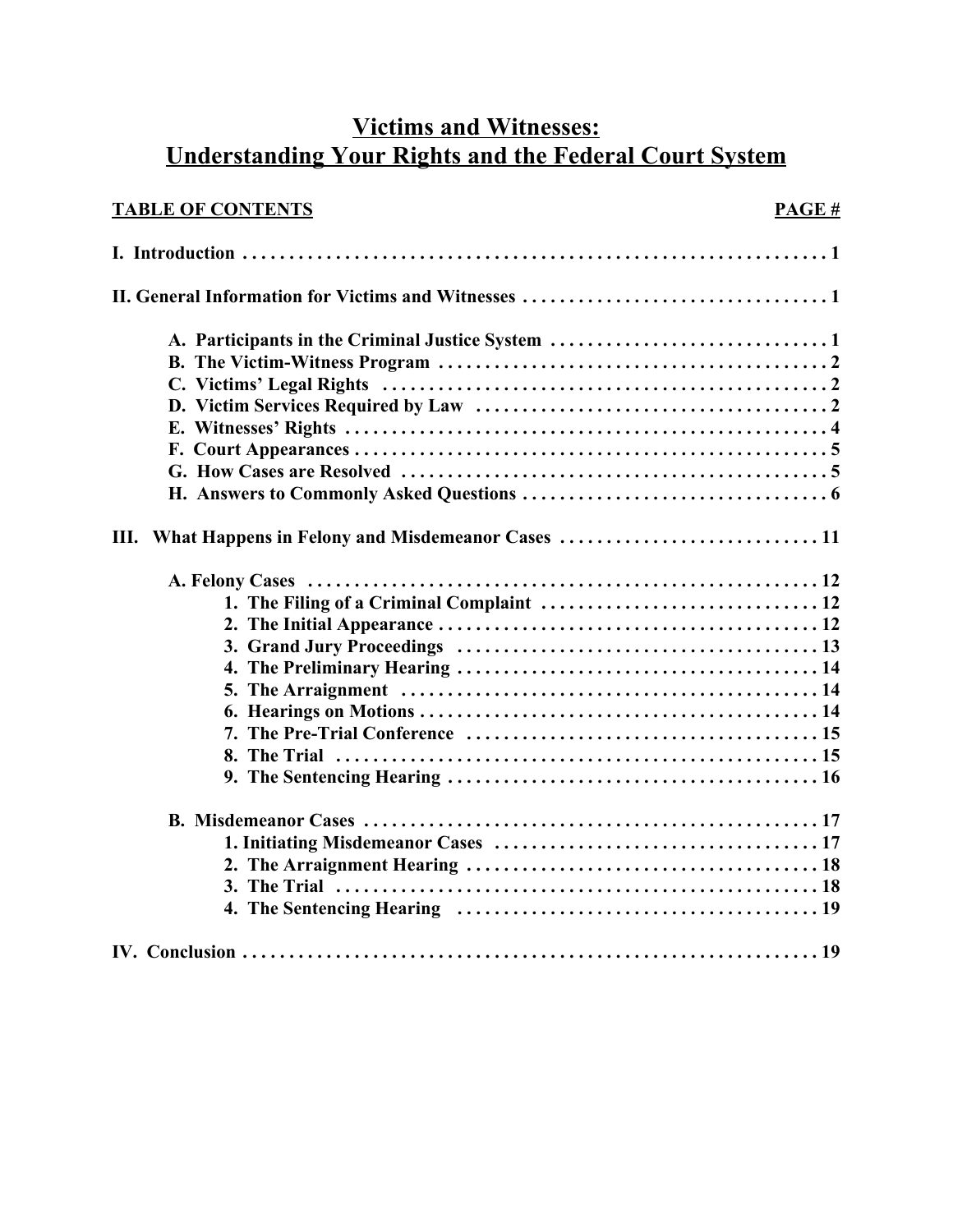# **I. INTRODUCTION**

Victims of crime, and other people who have knowledge about the commission of a crime, are often required to testify at a trial or at other court proceedings. The federal criminal justice system cannot function without the participation of victims and witnesses. Complete cooperation and truthful testimony of all witnesses and victims are essential to the determination of the guilt or innocence of a person accused of committing a crime.

Crime victims and witnesses might experience feelings of confusion, frustration, fear, and anger. If you are a victim or a witness, the Victim-Witness Program of the United States Attorney's office can help you understand the rights given to you by law.

The United States Attorney's office is committed to ensuring that crime victims and witnesses are treated fairly by the criminal justice system. This pamphlet will provide answers to many of your questions and will help you understand your rights and responsibilities.

# **II. GENERAL INFORMATION FOR VICTIMS AND WITNESSES**

# **A. Participants in the Criminal Justice System**

# **• Federal Judge**

The individual who presides over a court proceeding. Sometimes a *federal magistrate judge* presides over the proceeding. He/she has some, but not all, of the powers of a judge.

**• The United States Attorney (USA)**

The chief prosecutor for violations of federal laws of the United States. The USA is appointed by the President of the United States and confirmed by the United States Senate. The United States Attorneys' offices are part of the United States Department of **Justice** 

**• Assistant United States Attorneys (AUSAs)**

Government lawyers in the United States Attorneys' offices who prosecute cases on behalf of the United States.

# **• Victim-Witness Coordinator/Advocate**

The person(s) in the United States Attorneys' offices who will assist you in your journey through the criminal justice system process.

# **• Witness**

A person who has information or evidence concerning a crime and provides information regarding his/her knowledge to a law enforcement agency.

**• Victim**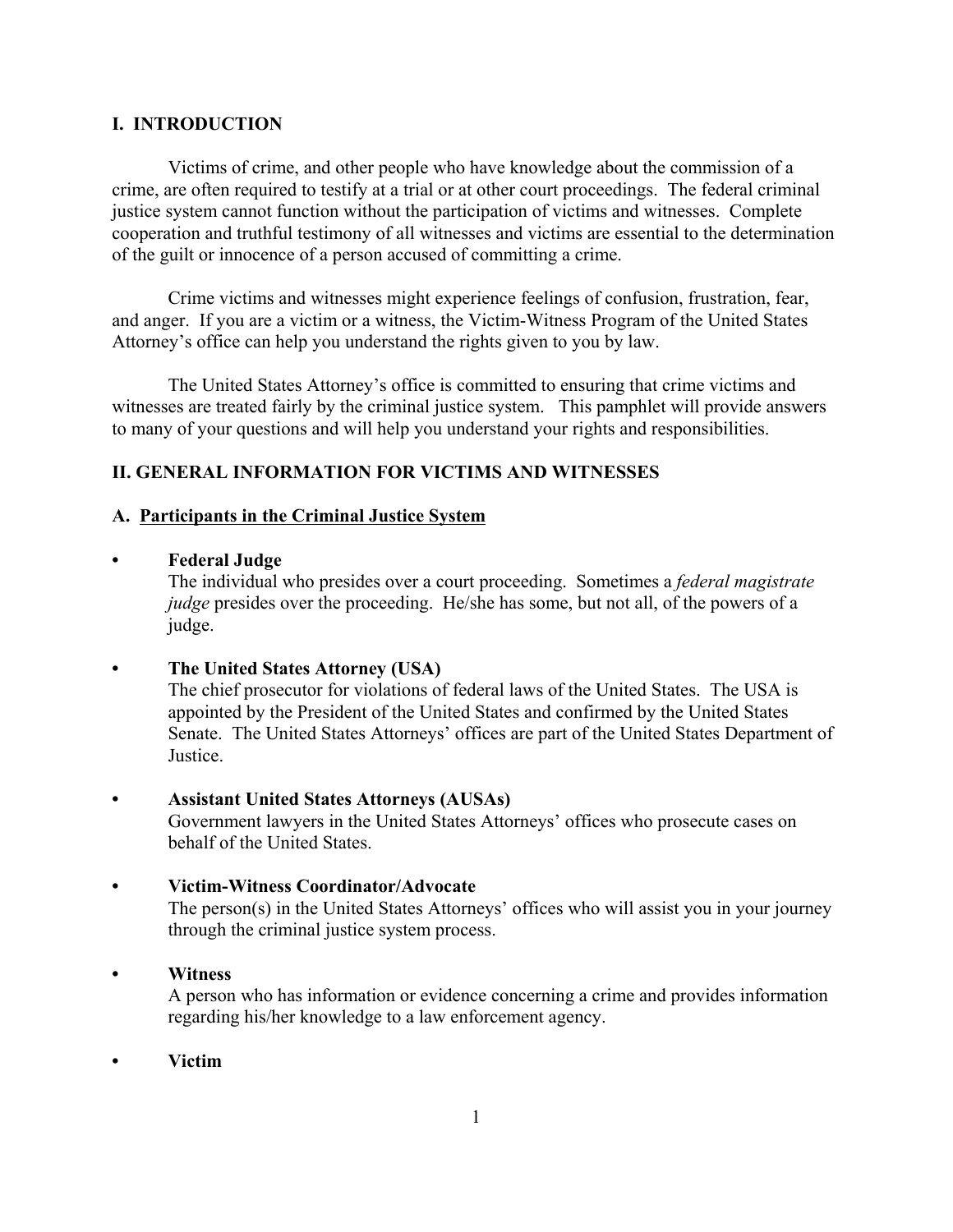An individual who has suffered direct physical, emotional, or economic harm as a result of the commission of a crime.

# **• Defendant**

The person accused of committing a crime.

# **B. The Victim-Witness Program**

Each United States Attorney's office has a Victim-Witness program which is staffed by at least one Victim-Witness Coordinator or Victim Advocate. The goal of the Federal Victim-Witness Program is to ensure that victims and witnesses of federal crimes are treated fairly, that their privacy is respected, and that they are treated with dignity and respect. Victim-Witness Coordinators and Victim Advocates work to make sure victims are kept informed of the status of a case and help victims find services to assist them in recovering from the crime.

# **C. Victims' Rights**

Below is a list of rights given to victims by the Crime Control Act of 1990. This piece of legislation provided crime victims with a "Bill of Rights." Department of Justice employees are required to use their best efforts to ensure victims receive these rights. Victims' rights laws apply to victims whether or not the victim testifies as a witness.

- The right to be treated with fairness and respect for the victim's dignity and privacy;
- The right to be reasonably protected from the accused offender;
- The right to be notified of court proceedings;
- The right to be present at all public court proceedings related to the offense, unless the court determines that testimony by the victim would be materially affected if the victim heard other testimony at trial;
- The right to confer with the attorney for the Government in the case;
- The right to restitution;
- The right to information about the conviction, sentencing, imprisonment, and release of the offender.

# **D. Victims' Services Required by Law**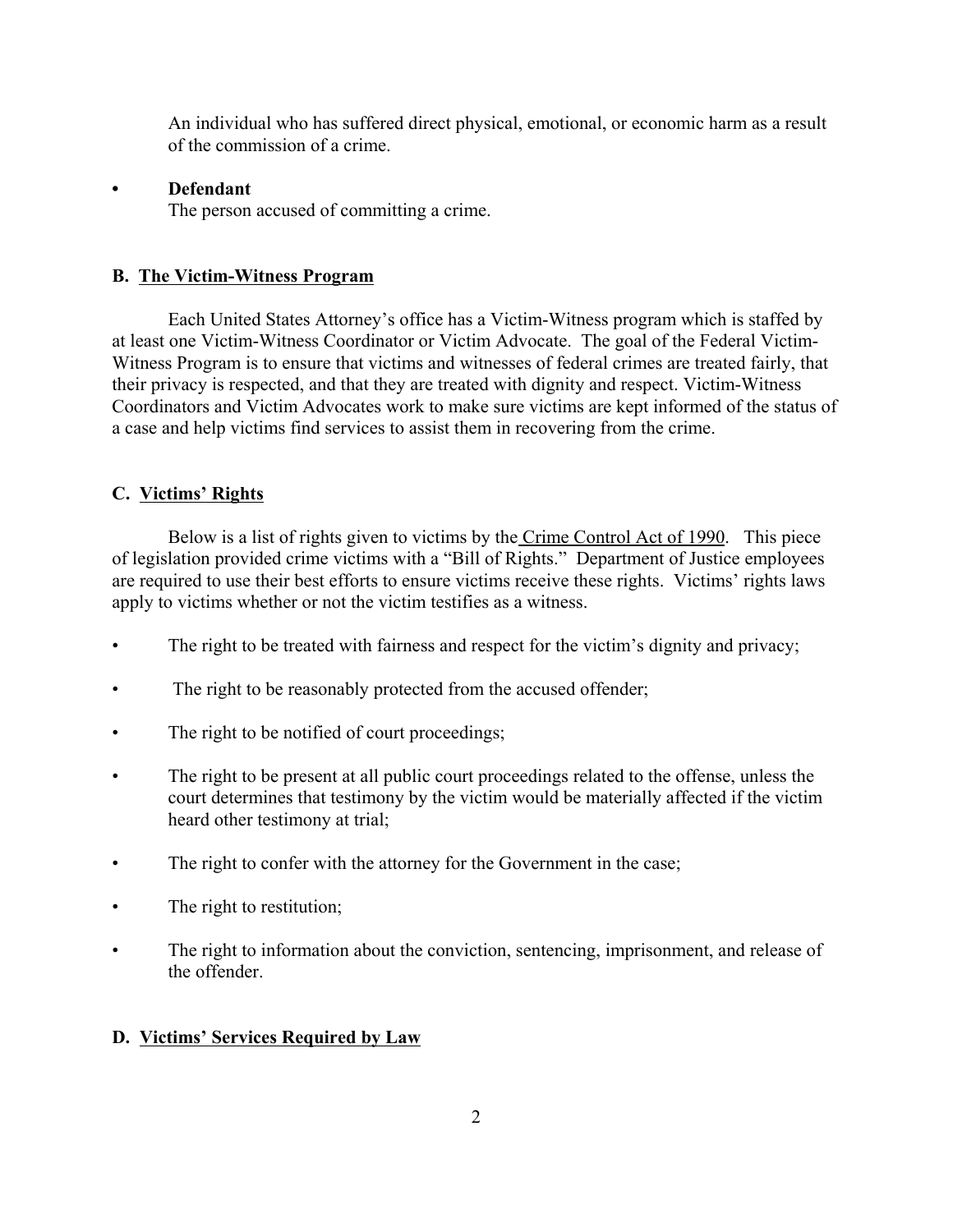# **• Victims are entitled to general information about the criminal justice process and notice of important case events:**

Notification about:

--the status of the investigation of the crime (as long as this will not interfere with the investigation of the crime), the arrest of a suspected offender, and the filing of charges against a suspected offender;

--the date, time, and location of each court proceeding that the witness and victim is either required to or permitted to attend;

-- the release or detention status of an offender or suspected offender;

-- the acceptance of a plea of guilty or nolo contendere or the rendering of a verdict after trial;

-- the sentence imposed on an offender, including the date on which the offender will be eligible for release;

Information regarding the corrections process, including information about work release, furlough, probation, and the defendant's eligibility for each;

# **• Victims are entitled to information about available services:**

Information as to where he or she may receive emergency medical and social services and how and from whom to request these services;

Information about any restitution or other relief to which he or she may be entitled and how to obtain this relief;

Information about public and private programs that are available to provide counseling, treatment, and other support and how to obtain these services;

# **• Victims are entitled to reasonable protection from a suspected offender:**

The Department of Justice shall arrange for a victim to receive reasonable protection from a suspected offender and persons acting for or with the suspected offender;

Victims who attend court proceedings shall be provided with a place to wait which is removed from and out of the sight and hearing of the defendant and defense witnesses;

# **• Victims are entitled to the following additional services:**

 Property belonging to victims and being held for evidentiary purposes shall be maintained in good condition and returned to the victim as soon as it is no longer needed;

In sexual assault cases, the cost of the victim's physical examination, and testing and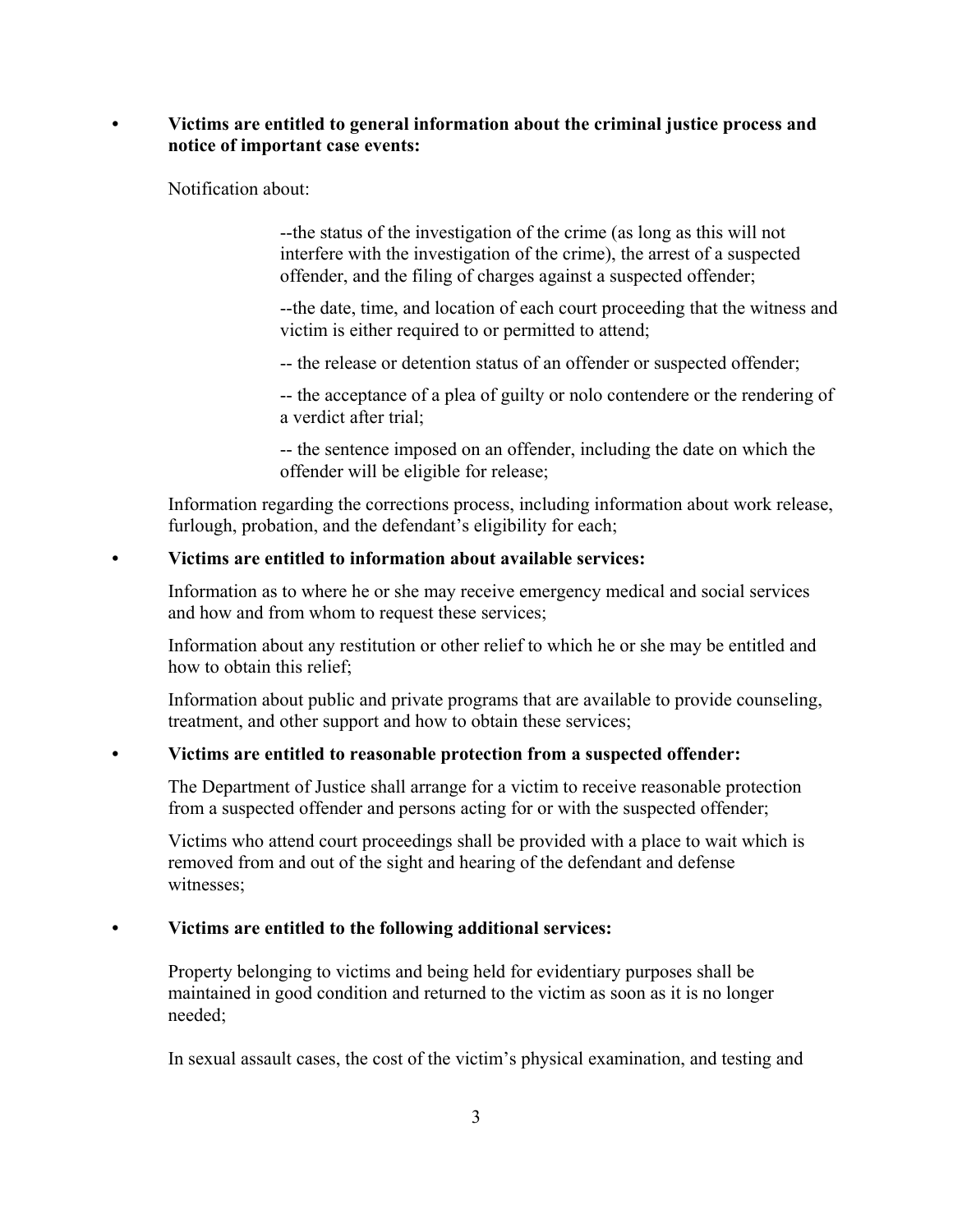counseling for sexually transmitted diseases, shall be paid by the Department of Justice or the investigative agency. Sexual assault victims also have a right to request that the defendant be tested for sexually transmitted diseases.

#### **E. Witnesses' Rights**

#### • **General Witness Information**

If you are required to testify as a witness in a trial or other proceeding, you will receive a subpoena telling you when and where to go to court. A subpoena is a formal court order telling you to appear in court, and there are serious penalties for disobeying a subpoena. If you know in advance of anything that might keep you from attending a required court appearance, let the United States Attorney's office know immediately so that an attempt may be made to adjust the schedule. However, scheduling is at the discretion of the court and sometimes cannot be changed.

#### • **Will this be at my expense?**

Witnesses: If you are a witness, you will receive a witness fee for each day that you are required to attend court in connection with the case, including time spent waiting to testify.

Witnesses who are federal government employees: If you are a federal government employee, the United States Attorney's office will assist you in advising your employer that you are required to be present in court. This will enable you to receive your regular salary, notwithstanding your absence from your job. You will not collect a witness fee in addition to that salary.

Out-of-town witnesses: If you are an out-of-town witness, you may receive reimbursement for certain travel expenses, in addition to the daily witness fee. Out-oftown witnesses will be contacted by a representative from the United States Attorney's office who will make all witness travel and lodging arrangements.

Local witnesses: If you are a local witness, you are entitled to parking and mileage reimbursement, in addition to the witness fee for the days you are asked to be in court.

#### • **How do I receive my reimbursement?**

Witness voucher: At the conclusion of your testimony, you will be assisted in completing a witness voucher to make a claim for your fees and expenses. Generally, a check for all fees will be mailed to you by the US Marshal when the case is over.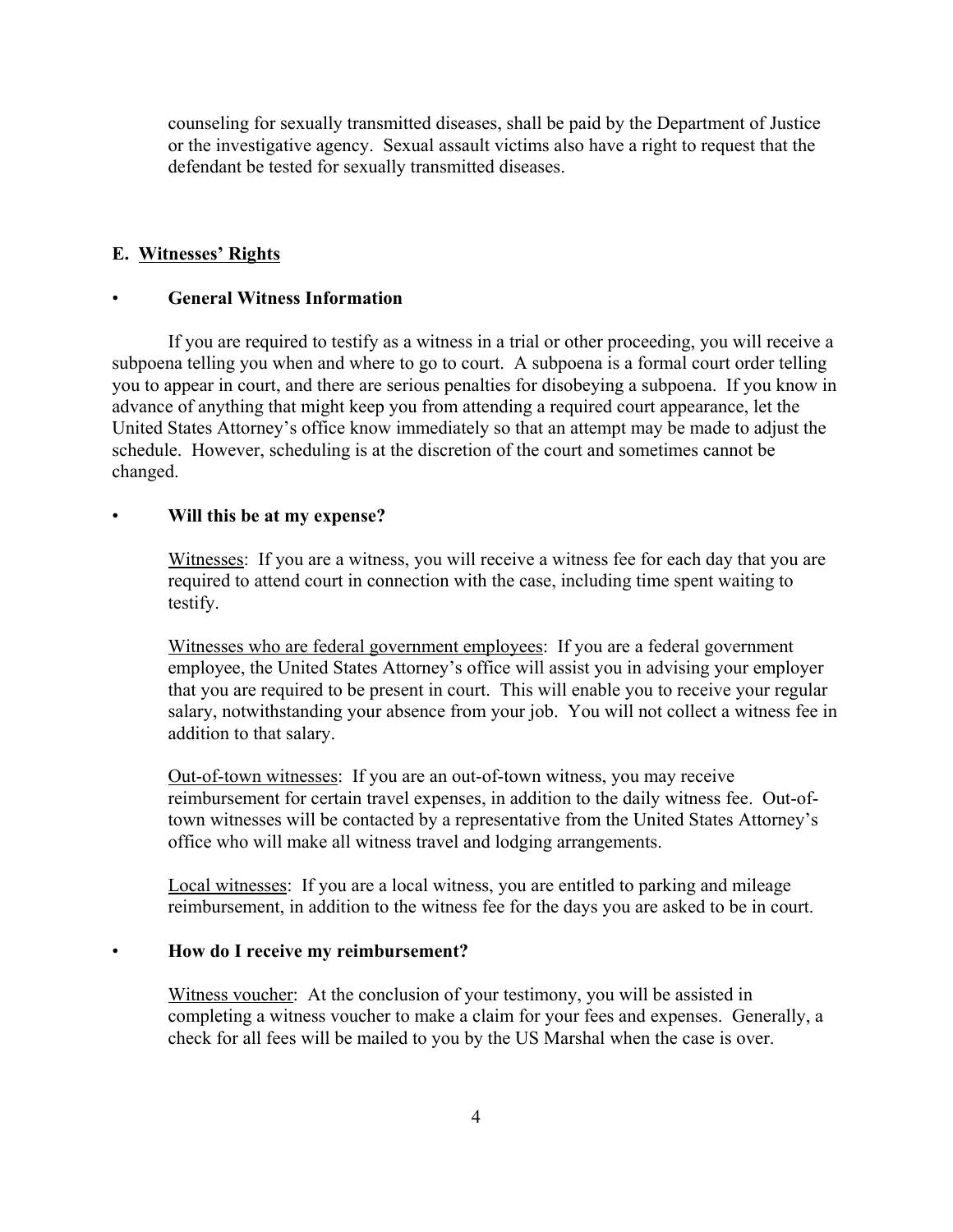#### **F. Court Appearances**

There are many different stages involved with a case, including numerous hearings that you may be asked to attend. Despite the best efforts of everyone concerned, court hearings do not always take place on schedule. When possible, the Assistant United States Attorney handling the case will discuss any proposed scheduling changes with you. The United States Attorney's office will also make every attempt to notify you in advance of any postponements or schedule changes.

#### **G. How Cases are Resolved**

Although many criminal cases go to trial, many other criminal cases end without a trial. For example, a defendant may plead guilty to the crime, or the Government may dismiss the case (not try the case) for a variety of reasons. Different scenarios are discussed below.

#### **1. Declination**

When the United States Attorney chooses not to prosecute a particular case, this is called declination.

 An Assistant United States Attorney (AUSA) has the discretion to decline to prosecute a case based on several considerations, some of which the AUSA may not be able to discuss with you. The AUSA is ethically bound not to bring criminal charges unless the legally admissible evidence is likely to be enough to obtain a conviction. However, even when the evidence is sufficient, the AUSA may decide that there is not a sufficient federal interest served by prosecuting the particular defendant in a federal case. In many cases, the defendant may be subject to prosecution in another state, local, or tribal court (including a state court for the prosecution of juvenile delinquents) and prosecution in this other forum might be more appropriate than prosecution in federal court.

#### **2. Dismissal**

When the United States Attorney or the court chooses to dismiss the case after it has been filed with the court, this is called dismissal.

The Assistant United States Attorney (AUSA) may ask the court to dismiss a case that has been filed in court. The AUSA may do this because the court will not allow critical evidence to be a part of the case, or because witnesses have become unavailable. There are times when evidence that weakens the case may come to light after the case has started. In other instances, the court may dismiss a case over the objection of the Assistant United States Attorney if the court determines that the evidence is insufficient to find the defendant guilty.

#### **3. Pretrial Diversion**

When the United States Attorney decides not to try a defendant right away, or not to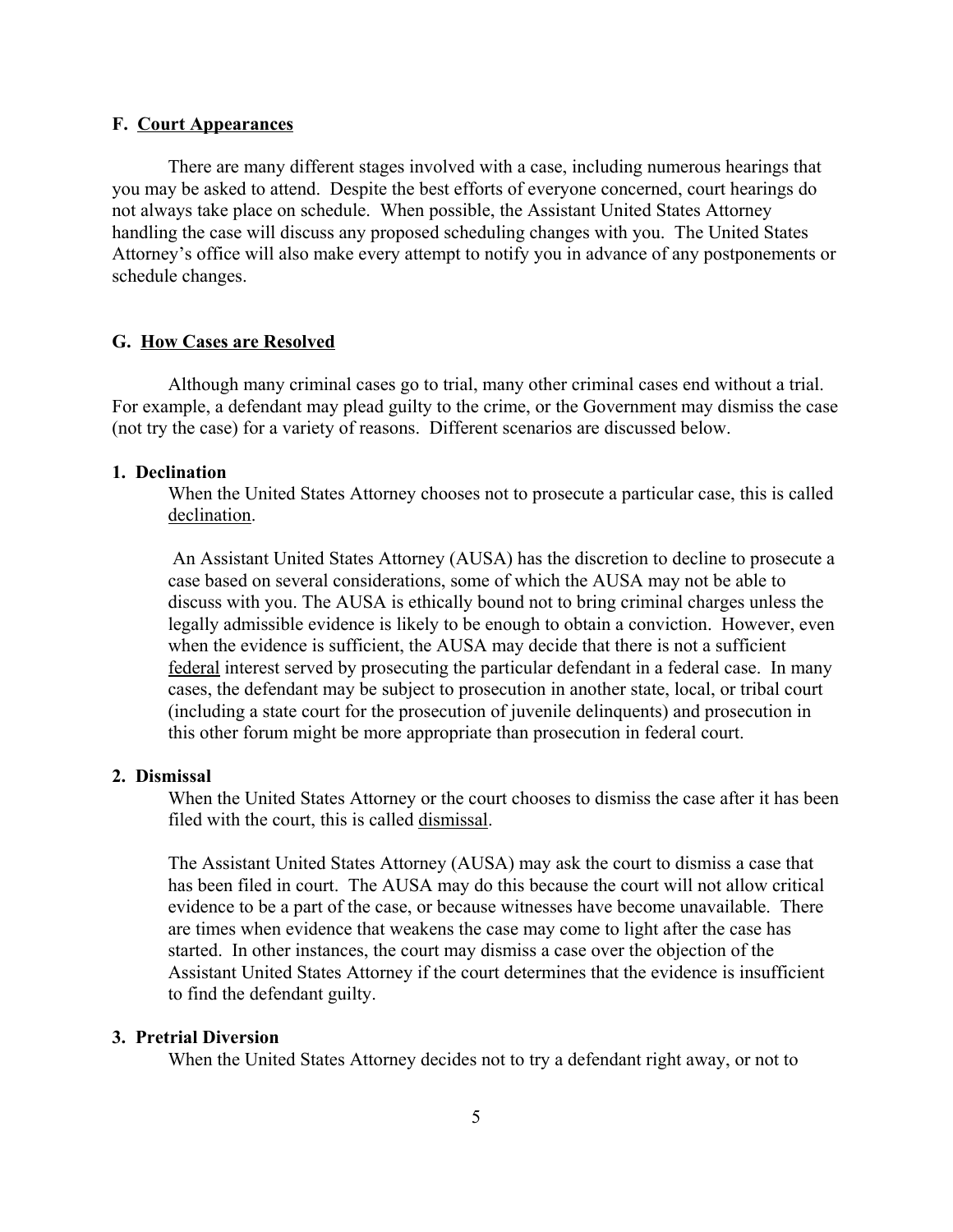bring charges immediately, a defendant may be placed in a Pretrial Diversion Program.

Under this program, the United States and the defendant enter into a contract in which the defendant agrees to comply with certain conditions, and agrees to be supervised by the United States Probation Office for a period of time. If the defendant successfully complies with all of the conditions, no charges will be brought. However, if the defendant fails to meet a condition, charges may be filed.

The Pretrial Diversion Program is designed for those defendants who do not appear likely to engage in further criminal conduct, and who appear to be susceptible to rehabilitation. The objective of the program is to prevent future criminal activity by certain defendants who would benefit more from community supervision and services than from traditional punishment.

#### **4. Plea Agreements**

When the United States Attorney reaches an agreement with a defendant, a plea agreement is established. A guilty plea can take place at any time, and can even take place after trial has begun.

To the public and to many victims, plea bargaining has a negative image. In reality, it is a very good tool to resolving a case and making sure a conviction is certain. Criminal cases always involve risks and uncertainties. A jury verdict of guilty is never a sure thing. With a plea agreement, a conviction is guaranteed, and a sentence is imposed. By pleading guilty, the defendant waives his or her right to trial.

# **5. Trial**

Many cases do go to trial. Trials are discussed fully later in Section III, What Happens in Felony and Misdemeanor Cases.

#### **H. Answers to Commonly Asked Questions**

The criminal justice process can be complex and lengthy. Federal and tribal law enforcement agencies, and staff from the United States Attorneys' offices will provide you with a variety of notification and assistance services to keep you informed on the status of your case.

The Victim-Witness Coordinator at the United States Attorney's office will be your main contact throughout the prosecution phase of the case. Please contact the Coordinator if you have any questions.

Listed below are answers to some questions that are frequently asked by victims and witnesses.

#### **1. What kind of support services or assistance can the Victim-Witness Coordinator offer?**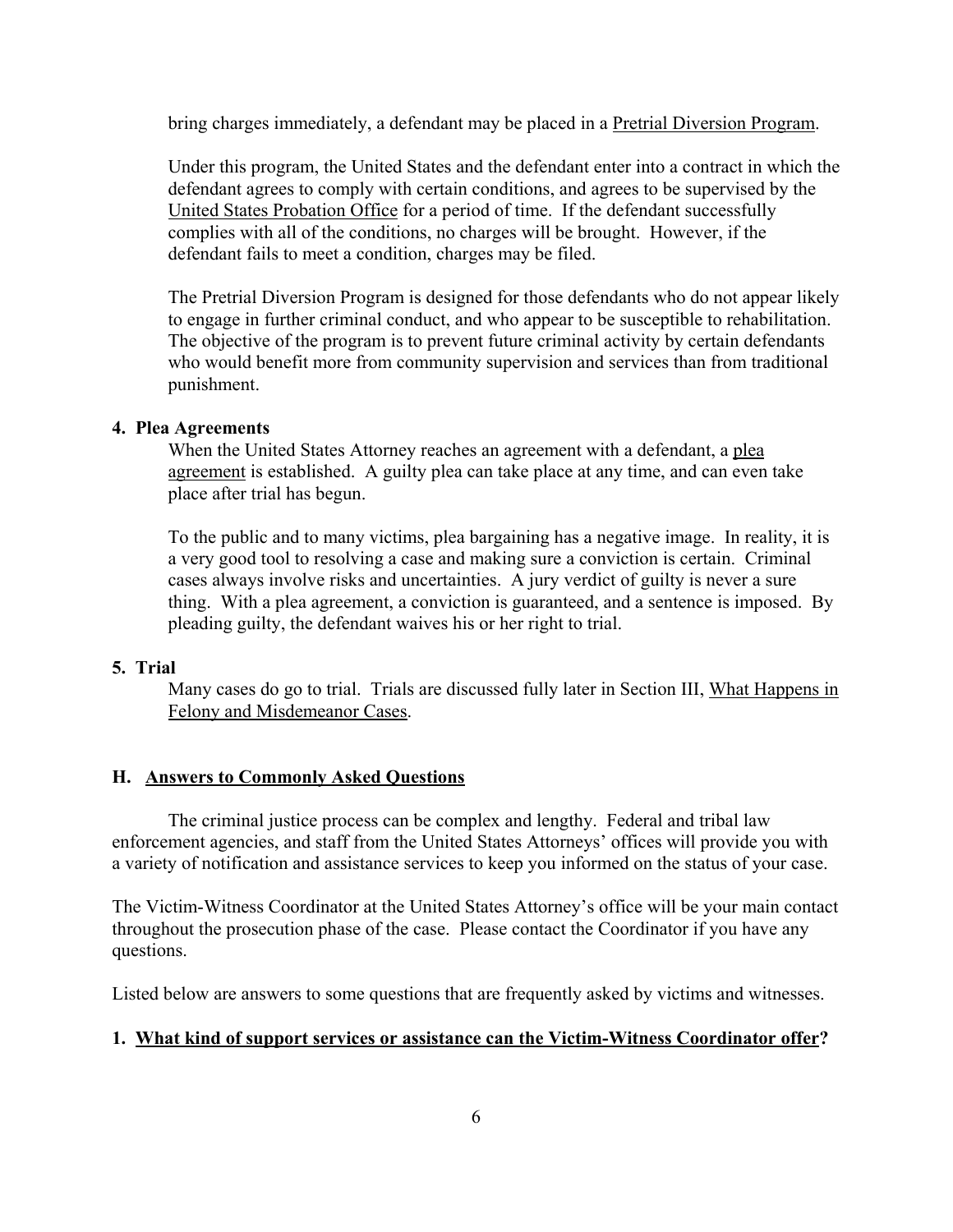• Referrals

Victim-Witness Coordinators can provide victims with referrals to existing agencies for shelter, counseling, financial compensation, and other types of assistance services.

- Accompaniment to court In certain cases, the Victim-Witness Coordinator or Victim-Witness Advocate may be available to accompany you to court to provide support.
- Assistance with employers or creditors If your participation in the prosecution causes you to be absent from work, the Victim-Witness Coordinator can, at your request, contact your employer and explain your role in the case. Likewise, if the crime, or your participation in the prosecution makes you unable to pay your bills on time, the Victim-Witness Coordinator can, at your request, contact creditors for you, or assist you in doing so yourself. While creditors are not obligated to take your participation in the case into consideration, they may chose to do so, particularly if there is a possibility that you may receive restitution from the defendant.

# **2. How will I find out information about the case?**

The United States Attorney's office will provide you with information throughout the progress of the case including notification of the filing of charges against a suspected offender or the dismissal of any or all charges; notification of a plea agreement; notification of the date set for sentencing if the offender is found guilty as well as the sentence imposed.

The Victim-Witness Coordinator will routinely provide information or assistance concerning transportation, parking, lodging, translators, and related services. In addition, every effort will be made to inform you about changes in the court's schedules.

If you have questions about the case in which you are involved, you are welcome to call the Victim-Witness Coordinator or the Assistant United States Attorney who is handling the case. The Assistant United States Attorney may also be contacting you for information at various stages of the proceedings.

# **3. How can I tell the court how this crime has affected me?**

During a trial, it may seem as if most of the attention is paid to the defendant and not to the affects the crime has had on the victim. However, if the defendant is found guilty or pleads guilty, the victim has several opportunities to let the court know how the crime affected his/her life. A victim may submit a *victim impact statement*, a written statement of the affects of the crime and his/her feelings about the crime, to the probation officer. This statement will be included in the pre-sentence report prepared by the probation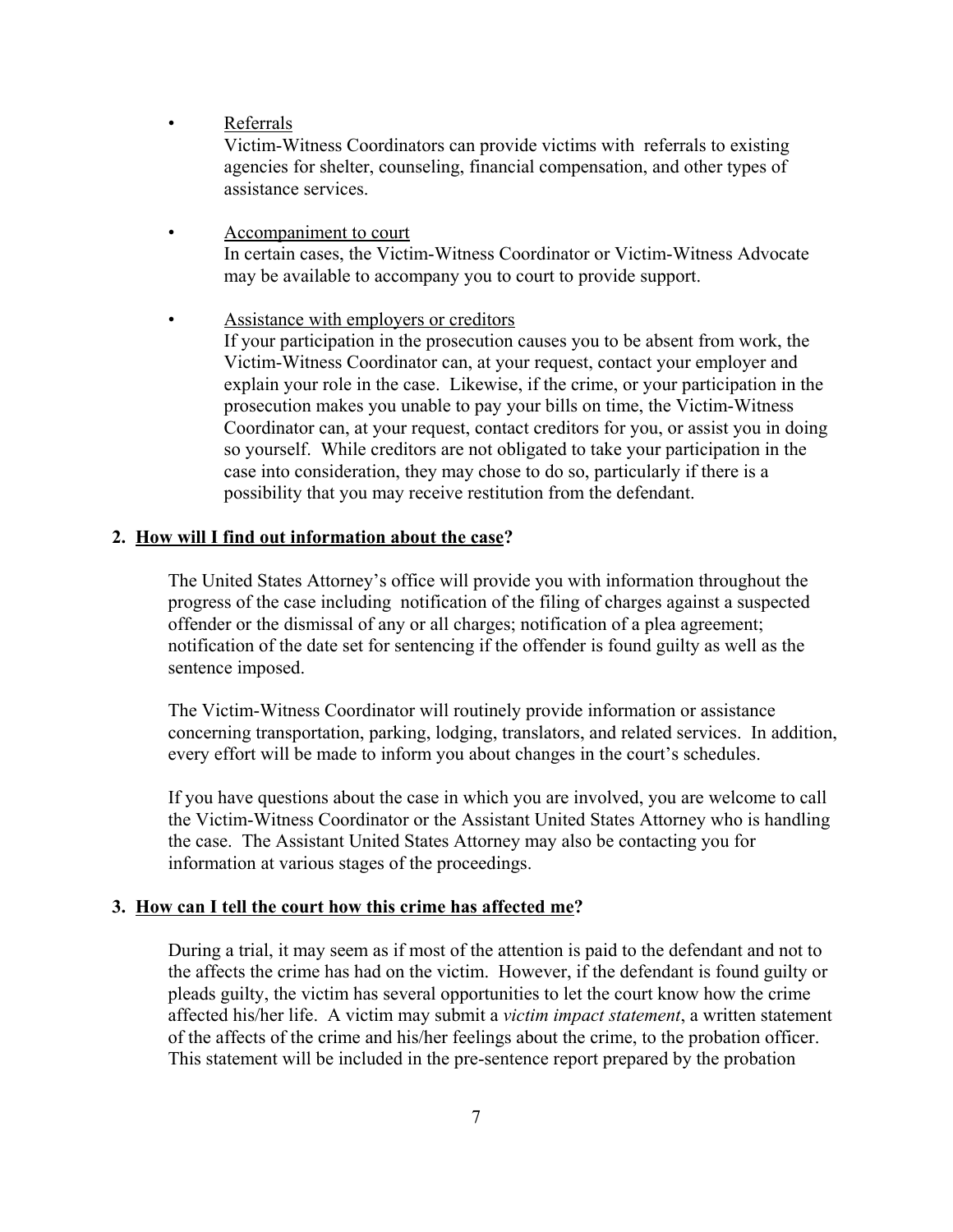officer for the judge prior to sentencing.

Victims may attend the sentencing hearing, and victims of violent crimes or crimes involving sexual abuse will also have the opportunity to address the court at this time. This is called *victim allocution*, and is discussed further in Section III,(A)(9) "The Sentencing Hearing." The Assistant United States Attorney or the Victim-Witness Coordinator will tell you if such an opportunity exists for you, and will talk to you about the aspects of a presentation.

# **4. How do I know when the offender in my case may be released from prison?**

• Federal Bureau of Prisons Notification Program

If the defendant is sentenced to a period of time in a federal prison, victims may choose to enroll in the Bureau of Prisons notification program. Once enrolled, you will receive information directly from the Bureau of Prisons. You will be notified of the death, escape, or furlough of the inmate, and you will be notified if the inmate is transferred to a halfway house. Finally, you will be notified of the inmate's eventual release date. The Victim-Witness Coordinator will provide victims with the information needed to enroll in this program. Once you are enrolled in the Bureau of Prisons notification program, you must keep the appropriate officials notified of any address or telephone number change so that they may readily contact you with information about the defendant's status.

• Victim contact information is placed in the inmate's central file. This information is kept confidential and the inmate does **not** have access to this information.

# **5. What do I do if I am being threatened by the defendant or others acting on behalf of the defendant?**

If anyone threatens you at any time while you are involved with the case, or you feel that you are being harassed because of your connection to the case, you should **immediately** notify the federal law enforcement agency conducting the investigation or the United States Attorney's office. These telephone numbers are listed in your telephone directory under United States Government. In emergency situations, always contact your local law enforcement (911) first.

# **6. What is a bond and what factors are considered when releasing a defendant?**

There are two main factors the court considers when deciding whether or not to release a defendant pending trial:

- 1. Risk of flight, and
- 2. Risk of danger to the community.

If the court is satisfied that the defendant will appear in court and that the defendant does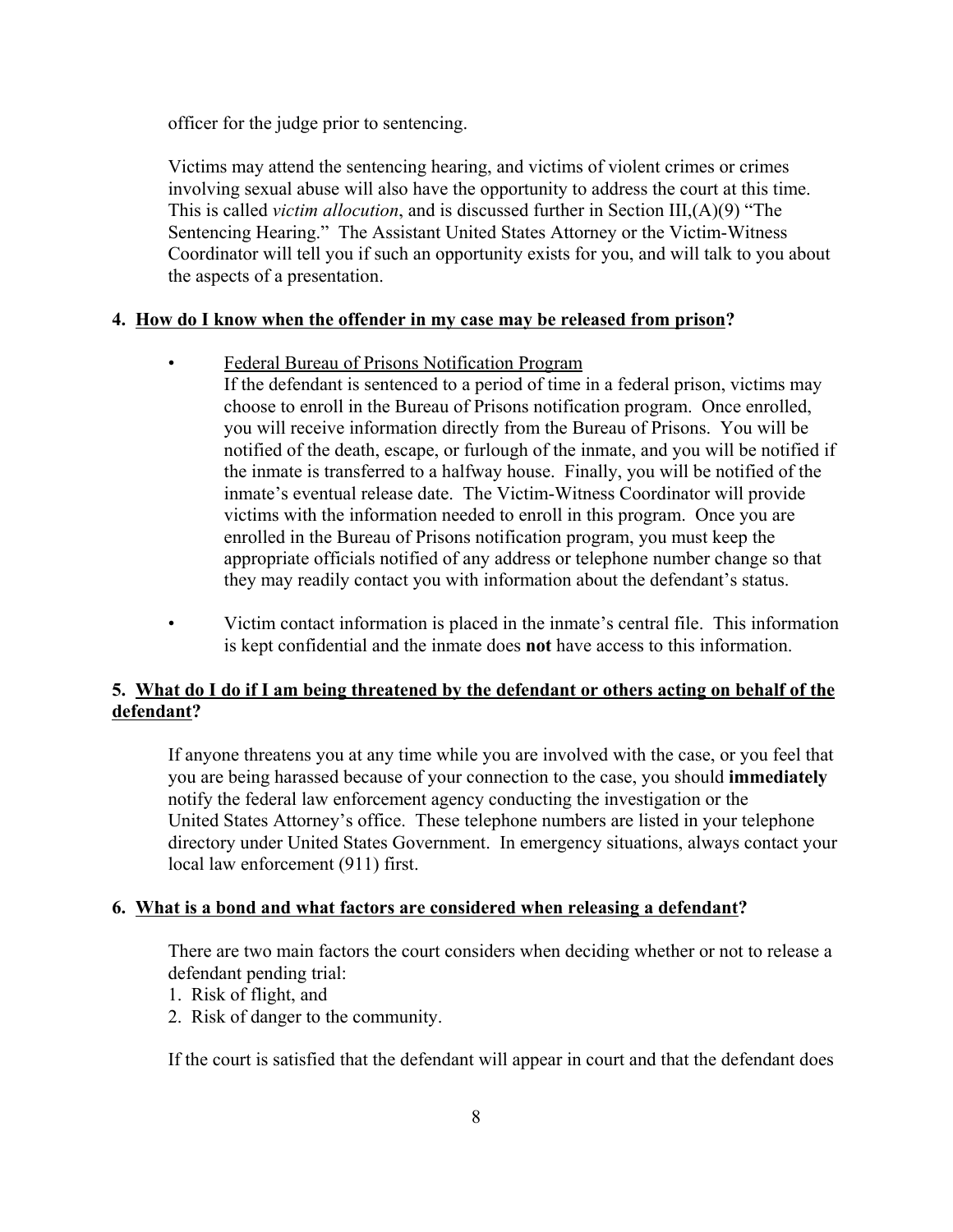not pose a threat to the community, the court may release the defendant while he or she is awaiting trial.

Sometimes the court may require the defendant, or someone acting on his/her behalf, to post cash or property which is known as a *bond;* or it may simply require the defendant to promise to appear. Since most federal criminal defendants are released on bond pending trial, you should not be surprised if you happen to see the defendant prior to trial.

If you have any concerns about the conditions of the defendant's release, please discuss them with the Assistant United States Attorney handling the case.

# **7. Can I observe the trial?**

- **•** Witnesses:As a general rule, witnesses are not permitted to watch court proceedings. This rule helps to ensure that a witness's testimony is based solely on his or her own knowledge, and not on things he or she heard another witness testify about or on things he or she heard the judge or the lawyers say during court proceedings.
- Victims that are testifying at the trial: Although victims have a right to attend public court proceedings, they lose this right if a judge decides that the victim's testimony would be affected by hearing other testimony at the trial**.**
- Victims that are not testifying at the trial: Not all victims are required to be witnesses at the trial. According to the Victims' Rights Clarification Act of 1997, the judge is not allowed to order a victim to be excluded from the trial simply because that victim may testify or allocute at the sentencing hearing.

# **8. Am I entitled to a witness fee for every day that I am required to appear in court in connection with the case?**

Victims: Victims will only receive a witness fee for the days they testify. If they are not testifying and are there only to observe the proceeding, they will not receive a witness fee.

Witnesses: See Section II, E, Witnesses' Rights.

# **9. Can I discuss the case with others?**

• Defense attorneys and investigators working for defendants often contact victims and witnesses. It is not unusual or inappropriate for the defense lawyer or an investigator for the defense to contact you for an interview. While you may discuss the case with them **if you wish to do so**, you **do not have to** talk to them. The choice is entirely yours. Below are some general suggestions and tips when discussing the case.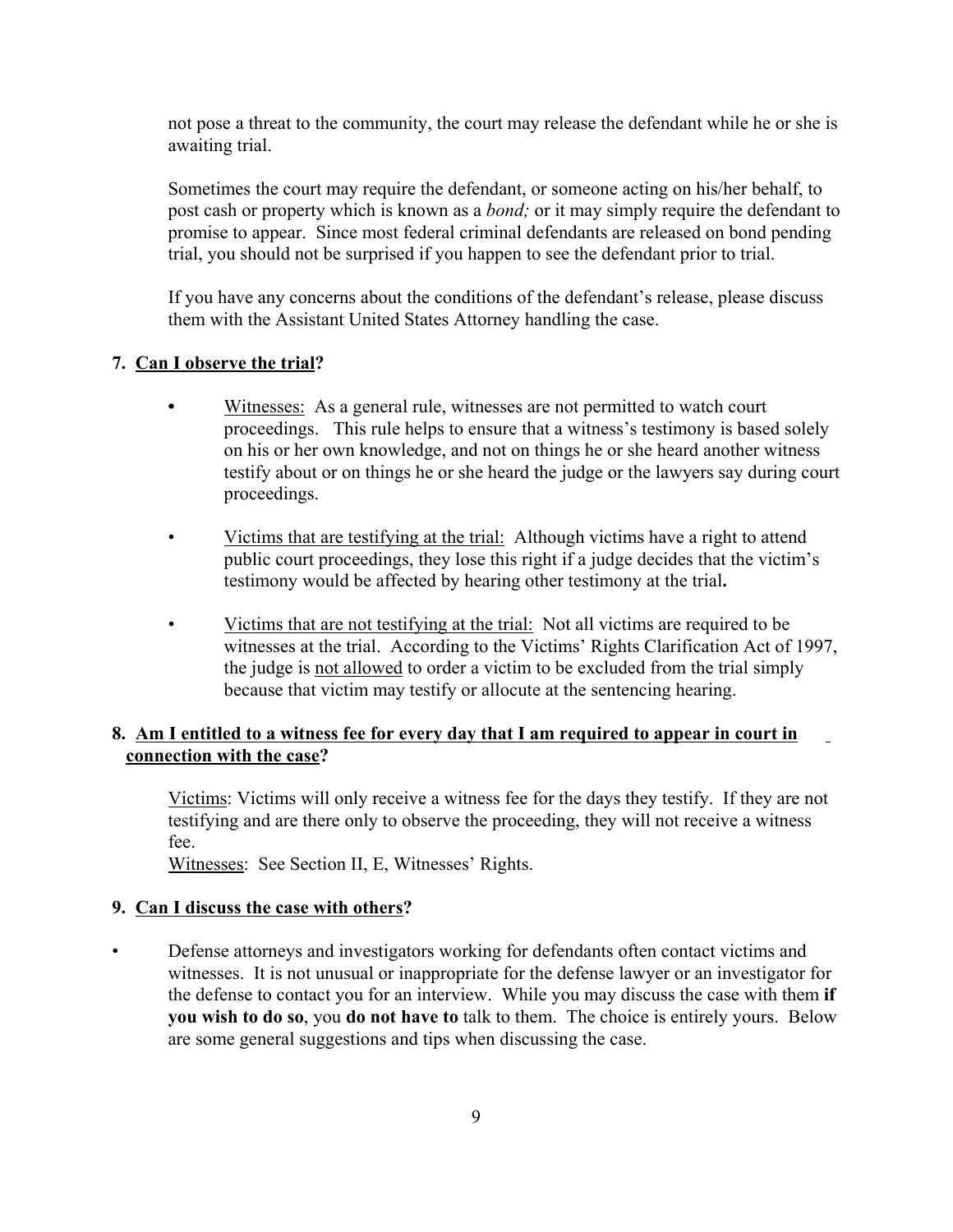- < Please let the United States Attorney's office know if you have agreed to be interviewed by the defense attorney or investigator. You may want to bring an additional person, chosen by you, to witness the interview.
- Always tell "the truth, the whole truth, and nothing but the truth."
- **Example 2** The Assistant United States Attorney may discuss some parts of the case with you to inform you and prepare you for testifying. However, there may be some instances when the Assistant United States Attorney may not be able to answer some of your questions because it may endanger the case or other witnesses.
- After you testify in court, you are not allowed to tell other witnesses what was said during the testimony until after the case is over. Please do not ask other witnesses about their testimony, and do not volunteer information about your own testimony.
- $\blacktriangleright$  Know to whom you are talking when you discuss the case. We encourage you not to discuss the case with members of the press before or during the trial as the defendant's right to a fair trial could be jeopardized by any publicity.

# **10. My property is being held as evidence. How, and when, can I get it back?**

- Sometimes, law enforcement officers hold property belonging to victims and witnesses as evidence for trial. If your property is being held as evidence and you would like to try to get your property back before the case is over, notify the law enforcement officer or the Assistant United States Attorney who is handling the case.
- In some, *but not all cases*, arrangements can be made for early release of property. In any event, at the conclusion of the case, your property should be returned to you promptly. In those instances where this is not possible, the Assistant

United States Attorney will explain the reasons for not returning the property.

# **11. How can I get my money back?**

Many people lose money as a result of being victimized. There are two possible ways for you to recover your losses; there is, however, **no guarantee** that your losses will be recovered.

#### **a. Compensation**

Crime victims' *compensation programs* are administered by each state, territory, and the District of Columbia and provide financial assistance to victims and survivors of victims of criminal violence who are not otherwise covered by insurance. These funds are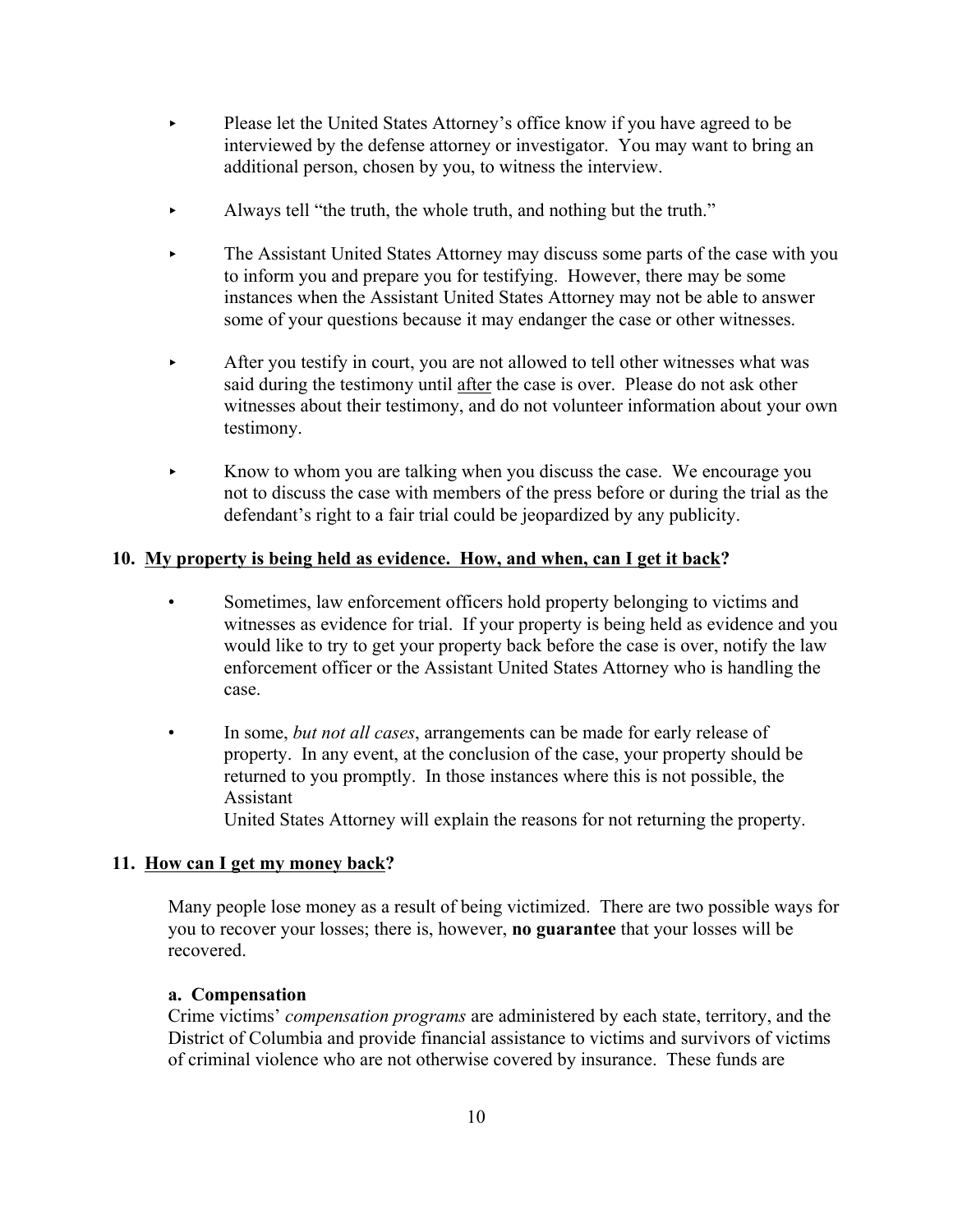intended to cover:

Medical expenses, including expenses for mental health counseling and care Loss of wages resulting from a physical injury Funeral expenses for a death resulting from a compensable crime Eyeglasses or other corrective lenses Dental services and devices Prosthetic devices

 $E$  Each compensation program has its own rules regarding the types of losses for which victims may recover and the amount of money victims may recover. Also, each compensation program has its own instructions for applying for crime victims' compensation. Consult with your Victim-Witness Coordinator to determine how to apply for compensation.

#### **b. Restitution**

After a defendant is convicted of certain types of crimes, the judge may order the defendant to pay *restitution* as part of the sentence. Restitution occurs when an offender gives back the thing(s) he or she stole (or damaged) or when the offender pays the victim for his or her loss. Restitution can be either discretionary or in some cases the judge is required by law to award the victim restitution for the full amount of the victim's losses. Examples of these cases include child support recovery, sexual abuse, domestic violence, telemarketing fraud, sexual exploitation and other abuses of children, consumer product tampering, most violent crimes, and most crimes against property, including fraud.

#### **Receiving Restitution Payments**

You will normally receive your restitution payments from the Clerk of the District Court. The defendant should not make payments directly to you. The court clerk of courts maintains a record of payments and disbursements on all court ordered restitution for accountability purposes. You may receive one large lump sum payment, but more than likely you will receive smaller payments from time to time. This will depend on the defendant's ability to repay the restitution and on the number of other victims involved.

 $E$  It is your responsibility to keep the U.S. District Clerk of Court informed of your **current address**. If you move, you should contact the Clerk of Court immediately so that any restitution payments can be forwarded to you at your new address.

#### **III. WHAT HAPPENS IN FELONY AND MISDEMEANOR CASES**

This section explains the way felony and misdemeanor cases move through the court system.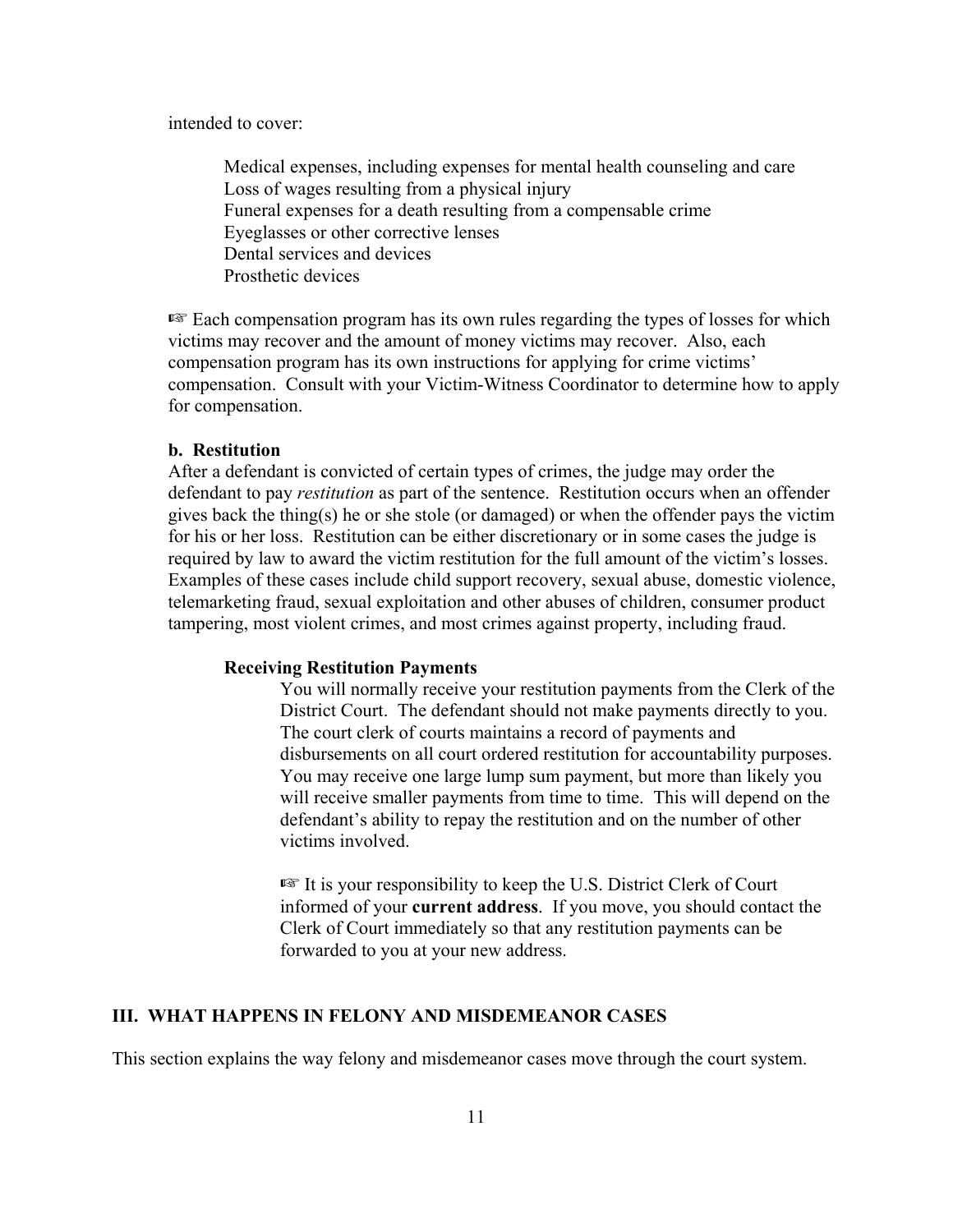Witnesses and victims are not needed at every step in the process and not every case follows all of the available steps. In fact, many cases end before they reach trial. Even so, it may be useful for you to be familiar with all the steps that the case in which you are involved might go through.

### **A. Felony Cases**

Any offense punishable by death or imprisonment exceeding one year is a felony. The prosecutors and the courts handle felony cases differently from misdemeanor cases. Misdemeanor cases differ from felonies in that misdemeanor cases have shorter possible sentences.

### **1. The Filing of a Criminal Complaint**

Some felony cases begin when the United States Attorney's office, working with a law enforcement officer, files a criminal complaint before a United States Magistrate Judge.

#### **• What is a criminal complaint?**

The complaint is a sworn statement of facts stating that there is probable cause to believe that the accused person has committed a crime and violated the laws of the United States. If the Magistrate Judge accepts the complaint, a summons or arrest warrant will be issued for the defendant, if he or she has not already been arrested.

**• Is there anything that I should do to help in preparing the complaint?** Victims and witnesses of federal offenses may be interviewed by a law enforcement officer prior to the filing of a complaint. In those situations, the

officer will report the victims' or witnesses' statements to the Assistant United States Attorney assigned to the case. The Assistant United States Attorney may or may not decide to interview the witness in person.

#### **2. The Initial Appearance**

#### **• What is an initial appearance?**

The initial appearance is the defendant's first hearing after arrest. It takes place before a United States Magistrate Judge, usually the same day the defendant is arrested. There are three purposes for this hearing. At the initial appearance, the defendant is advised of his or her rights, and the charges are explained. Next, the defendant is assisted in making arrangements for legal representation. The court may appoint an attorney for the defendant if necessary. Finally, at the hearing, the court determines whether the defendant is a danger to the community or a risk of flight, and whether he or she can be safely released.

### **• Am I supposed to attend the initial appearance?**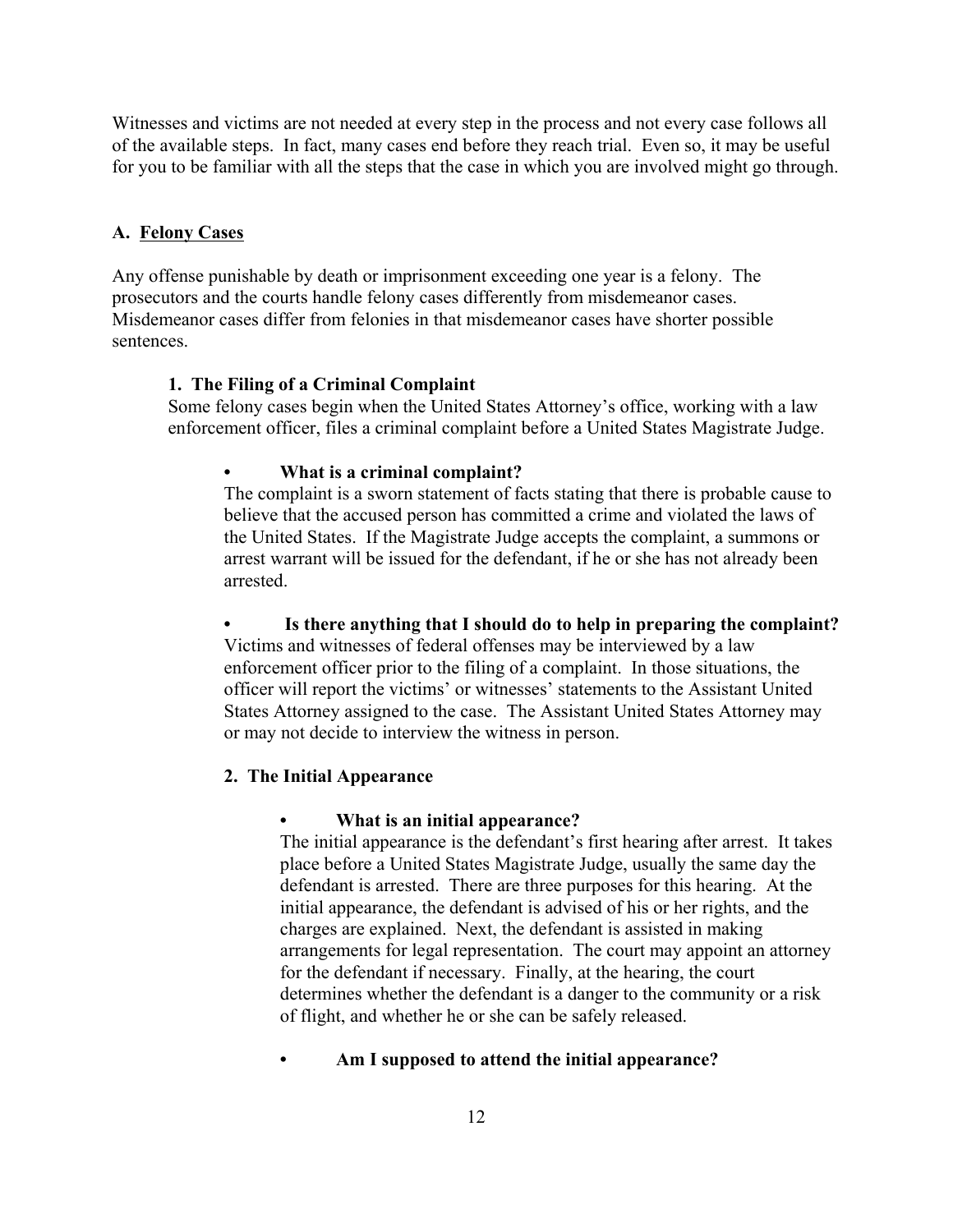Witness testimony is typically not needed at the initial appearance. However, you may attend if you so desire.

# **• Could the defendant be released after his or her initial appearance?**

Although some defendants are detained (held without bond), many defendants charged with a felony are released at the end of this hearing. They, or someone acting on their behalf, have either posted money to guarantee their return for trial and other hearings, or they have been released on conditions which include their promise to return for future hearings or the trial. The conditions of bond may include a requirement that they not personally contact victims or witnesses in the case.

**Example 3** Victims of Domestic Violence If you are the victim of a federal domestic violence offense, you

have the right to address the court at the initial appearance. You will be allowed to tell the judge whether or not you believe the defendant poses any threat to you if he or she is released.

In all types of cases, if you have **any** concerns about the conditions of the defendant's release, please discuss them with the Assistant United States Attorney handling the case.

### **3. Grand Jury Proceedings**

Some cases begin with grand jury proceedings rather than with the filing of a criminal complaint.

#### **• What is a Grand Jury?**

A grand jury is a group of citizens who meet to examine the evidence against individuals who may be charged with a crime. The grand jury's work is done in complete secrecy. Only an Assistant United States Attorney, a stenographer, and the witnesses subpoenaed to deliver grand jury testimony are allowed in the grand jury room.

After hearing the evidence presented by the Assistant United States Attorney, the grand jury will decide whether there is probable cause to believe that a crime has been committed. If the grand jury decides that there is probable cause to believe that the defendant has violated a criminal law of the United States, they will return an indictment. If the grand jury finds that this is not true, they will return a "no bill."

**• What is my role in the Grand Jury proceeding?**

Although a grand jury proceeding is not a trial, it is a serious proceeding. Witnesses are placed under oath, their testimony is recorded, and their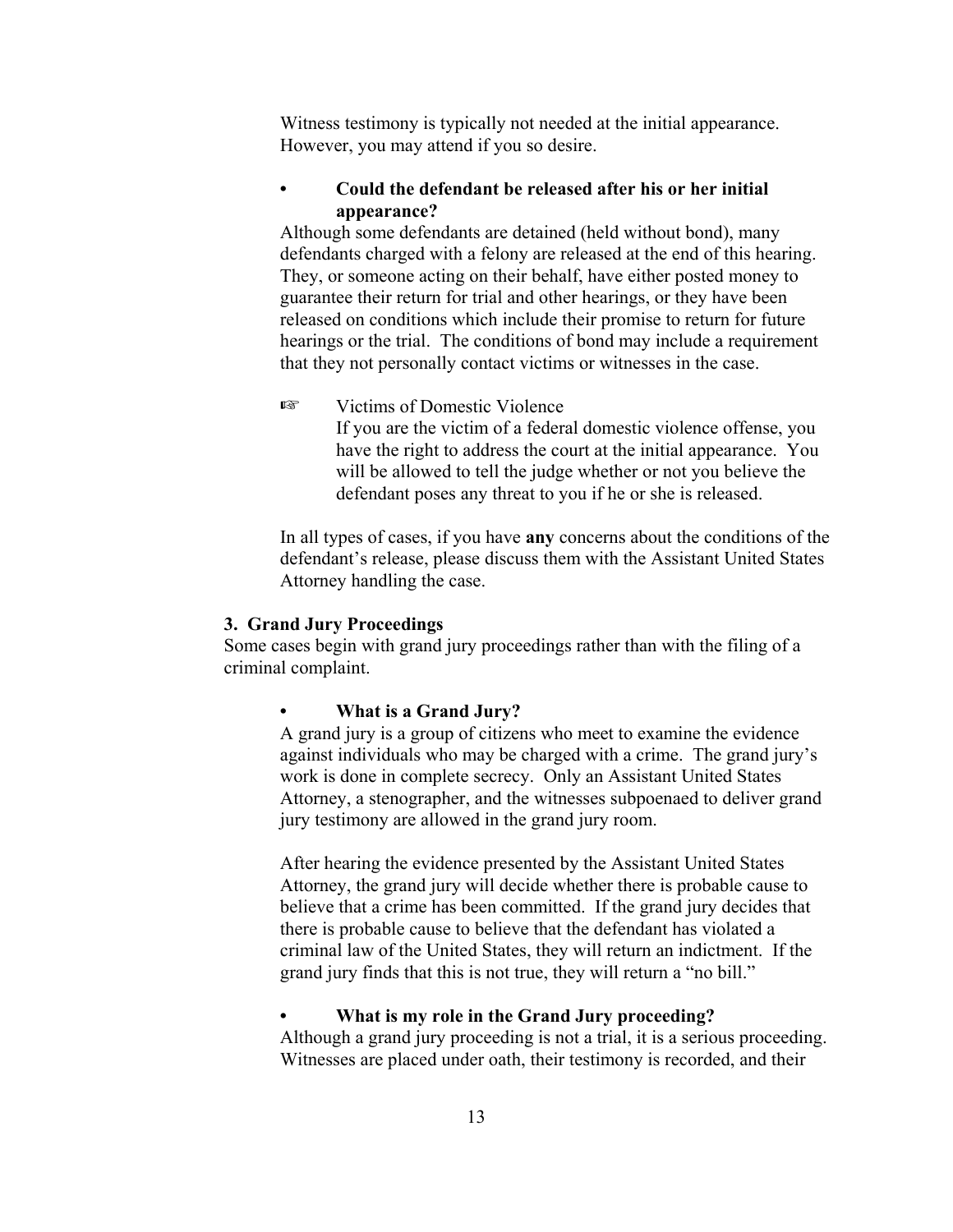testimony may be used later during the trial. It is important to carefully review what you remember about the crime before testifying before the grand jury. You must tell the truth. Before testifying before the grand jury, you will probably meet with the case agent or the Assistant United States Attorney.

The grand jury does not necessarily call every witness to testify. Sometimes the grand jury will return indictments on the basis of an agent's testimony alone. If you are called to testify, the Assistant United States Attorney should be able to give you an approximate time when your testimony will be heard. Unfortunately, it is not always possible to schedule testimony to the minute. Your appearance may involve waiting to be called before the grand jury, so you should bring some reading material or other work along with you. You should be aware that if you are testifying at trial, your statements made to the grand jury must be disclosed to the defendant.

# **4. The Preliminary Hearing**

#### **• What is a preliminary hearing?**

A preliminary hearing will be held in cases where an indictment does not follow a criminal complaint right away. The United States Attorney does not have to prove the defendant's guilt at this hearing, but must present evidence to show that there is good reason (known as "probable cause") to proceed with the charges against the defendant.

#### **• What is my role in the preliminary hearing?**

Usually, the law enforcement officer alone can provide sufficient evidence showing that it is probable that the defendant committed the offense. Occasionally, witnesses may be subpoenaed to testify. If you receive such a subpoena, you should contact the Assistant United States Attorney who is handling the case as soon as possible.

#### **5. The Arraignment**

#### **• What is the Arraignment?**

At the arraignment hearing, the charges in the indictment are read to the defendant, and his or her bail conditions are reviewed by the court. The defendant is given an opportunity to plead guilty or not guilty to charges at this time.

#### • **What is my role in the arraignment?**

Witnesses are usually not needed at this hearing.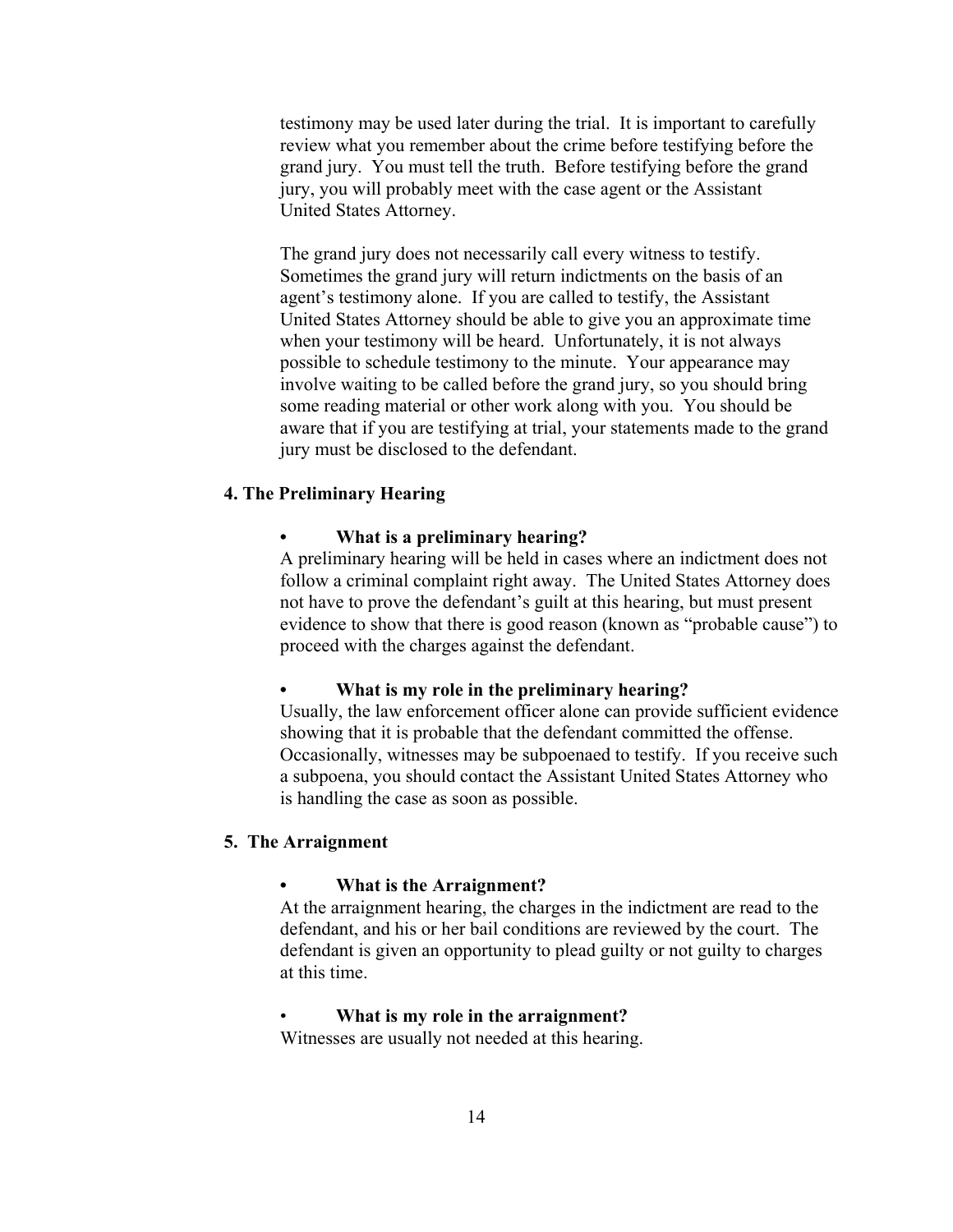### **6. Hearings on Motions**

#### **• What are motions?**

Before the trial, the court may hear requests, known as "motions," by the defendant or the United States. Examples of these may include motions to suppress evidence, to compel discovery, or to resolve other legal questions.

**• Do I have to participate in hearings on motions?**

If you are needed at a motion hearing, you will be notified by the United States Attorney's office.

# **7. The Pre-Trial Conference**

Sometime before the trial date, the Assistant United States Attorney in charge of the case may contact you by letter or phone asking you to come to a pre-trial conference.

• **What is a pre-trial conference and what is my role in it?** The purpose of this conference is to prepare you for trial, and to review the evidence. You are entitled to receive a witness fee for attending this conference if you are otherwise eligible for witness fees.

#### **8**. **The Trial**

In many felony cases, the only contact witnesses have with the prosecutors comes at the pre-trial conference and at the trial.

**• How will I know when I am supposed to testify at trial?** Normally, when the trial date has been set, you will receive a subpoena. You may face serious penalties for failing to appear as directed on that subpoena. Check your subpoena for the exact time and place at which you should appear. If for any reason you are unable to appear as the subpoena directs, you should immediately notify the Assistant United States Attorney who is working on the case.

**• Why are trials sometimes delayed?**

Felony trials usually proceed as scheduled; however, sometimes a trial may be delayed. There are a number of reasons why a trial is delayed or postponed. The defendant may plead guilty at the last minute; if this happens, the trial will be canceled. At other times, the defendant or the Assistant United States Attorney asks for, and is granted, a continuance to a future date. Sometimes the trial has to be postponed a day or more because other cases being heard by the court have taken longer than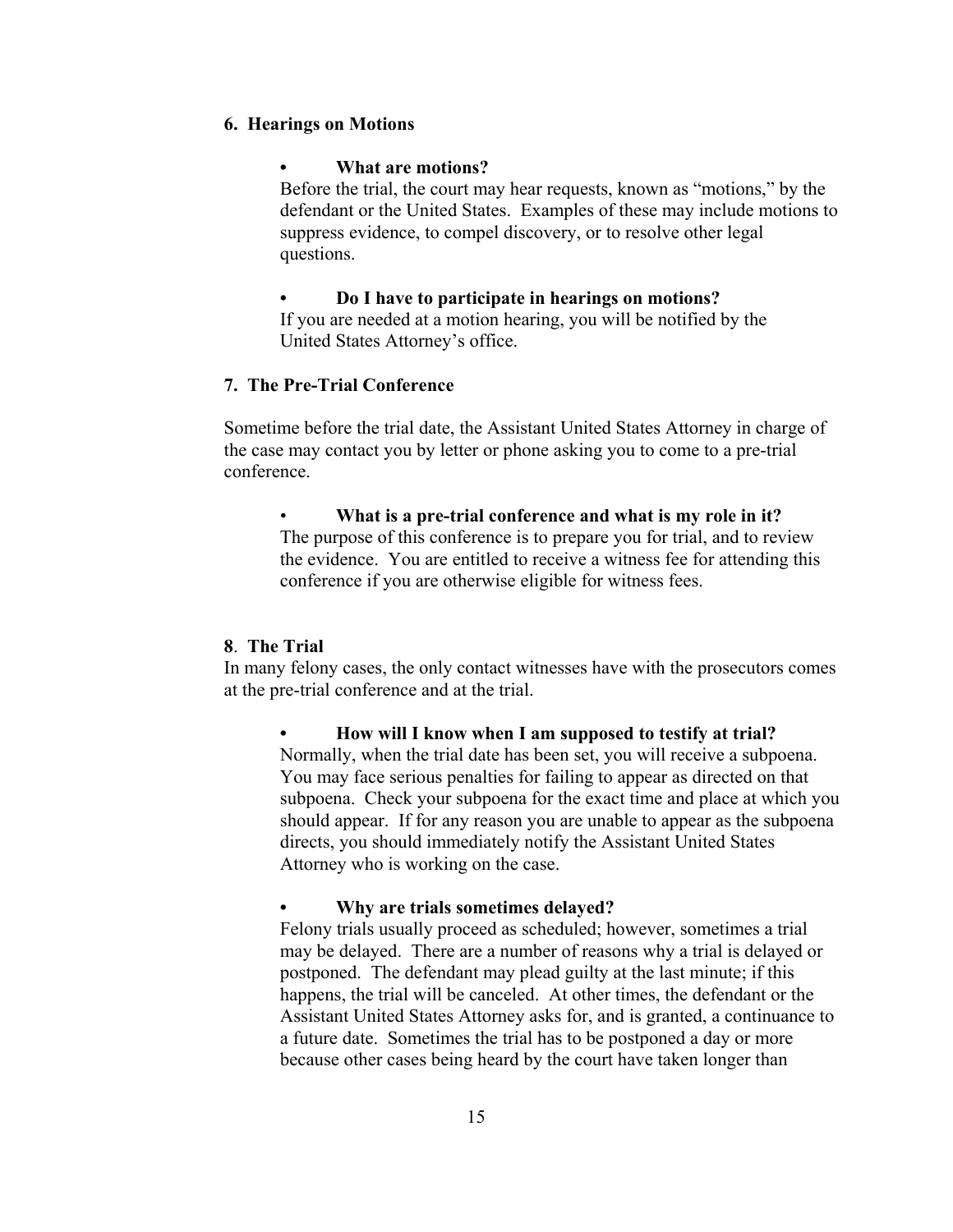expected. The United States Attorney's office will do everything it can to notify you of any postponement in advance of your appearance at court.

#### • **Will I have to wait before I testify?**

Although all of the witnesses for trial are usually asked to appear early in the day, it is not uncommon to have to wait for some period of time before being called to the courtroom to give testimony. For this reason, it is a good idea to bring some reading material or other work to occupy your waiting time.

#### • **Who will question me?**

Usually, you will first be questioned by the Assistant United States Attorney. Then the defendant's attorney has the right to question you. The Assistant United States Attorney may then ask follow-up questions. The defendant will be present in court. The judge may also ask you questions.

#### **• Can I talk about my testimony?**

After you have testified in court, you should **not** tell other witnesses what was said during the testimony until after the case is over. Thus, you should not ask other witnesses about their testimony, and you should not volunteer information about your own.

# **9. The Sentencing Hearing**

#### **• What is a sentencing hearing?**

If the defendant is convicted, the judge will set a date for sentencing. The sentencing hearing offers victims several important opportunities to tell the court how the crime has affected them. These opportunities are called *victim impact statements* and *allocution*.

# **• How can I tell the court how this crime has affected me?**  Victim Impact Statement

When the defendant is convicted, by plea or by trial, the victim may submit a "victim impact" statement. This statement is a written description of the victim's physical, psychological, emotional, and financial injuries that occurred as a direct result of the crime. Generally, the victim impact statement form will be provided to the victim by the Victim-Witness Coordinator, the AUSA, or by the probation officer. The defendant and his/her attorney typically see the Victim Impact Statement.

#### Pre-Sentence Report

The probation officer will incorporate information from the Victim Impact Statement into a *pre-sentence report* that he/she must submit to the court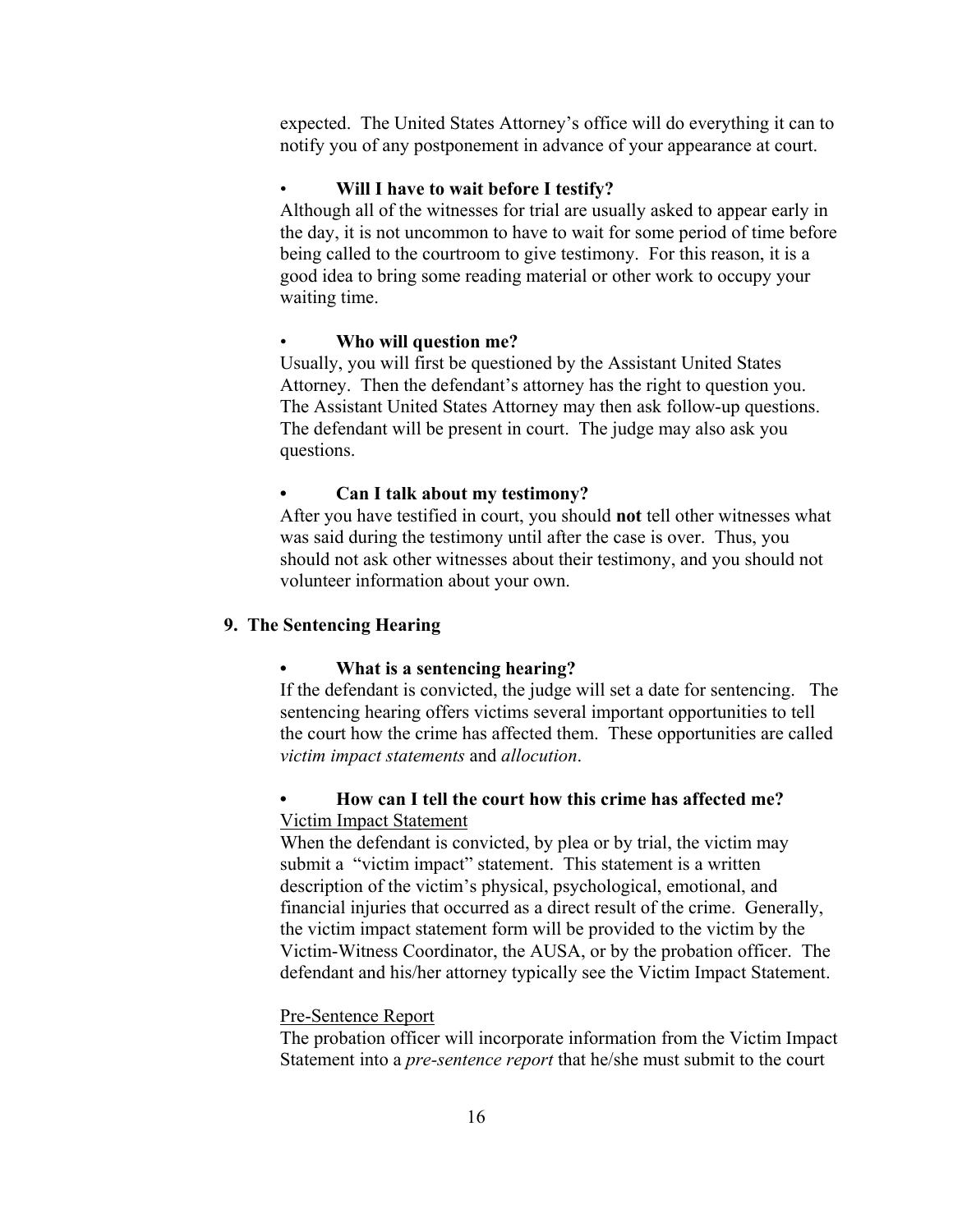before the defendant is sentenced. A pre-sentence report is a document completed by the Probation Office which details the defendant's criminal history, the defendant's background, and the impact of the crime. This pre-sentence report will become a formal part of the court record and as such will be seen by the defendant and his or her attorney.

#### Victim Allocution

If you are the victim of a violent crime or a crime of sexual abuse; the close family member of a child victim, deceased victim, or an incapacitated victim; you will have an opportunity to inform the court about the crime's impact on you. The defendant will be present when this occurs.

### **• How does a judge choose an appropriate sentence for the defendant?**

Only the judge has the power to impose a sentence. Judges follow federal sentencing guidelines when issuing a sentence. These guidelines exist to assure that sentences are relatively uniform and fair. Sentencing alternatives permitted under the guidelines include placing the defendant on probation, which allows the defendant to be released into the community under supervision of the court for a period of years. Alternatively, the judge may sentence the defendant to a period of incarceration and/or may impose a fine on the defendant. The judge may also formulate a sentence involving a combination of these sentencing alternatives.

# **• Can I be compensated by the defendant for the damages he/she caused to me?**

Restitution is the payment of money by the defendant to the victim or to the court for damages caused by his/her actions. The court will issue an order of restitution in cases where restitution is mandatory and will consider issuing a restitution order in cases where restitution is discretionary. (See, Section II(H), Answers to Commonly Asked Questions, "How can I get my money back?") If you are a victim, you should cooperate fully with the United States Probation office in preparing a Victim Impact Statement regarding the impact of the crime and the need for restitution.

#### **B. Misdemeanor Cases**

Any criminal offense punishable by imprisonment for a term not exceeding one year is a misdemeanor. Misdemeanors include such offenses as assaults, possession of controlled substances and some tax law violations. Petty offenses are a type of misdemeanor and include offenses against traffic laws and wildlife violations on federal land, as well as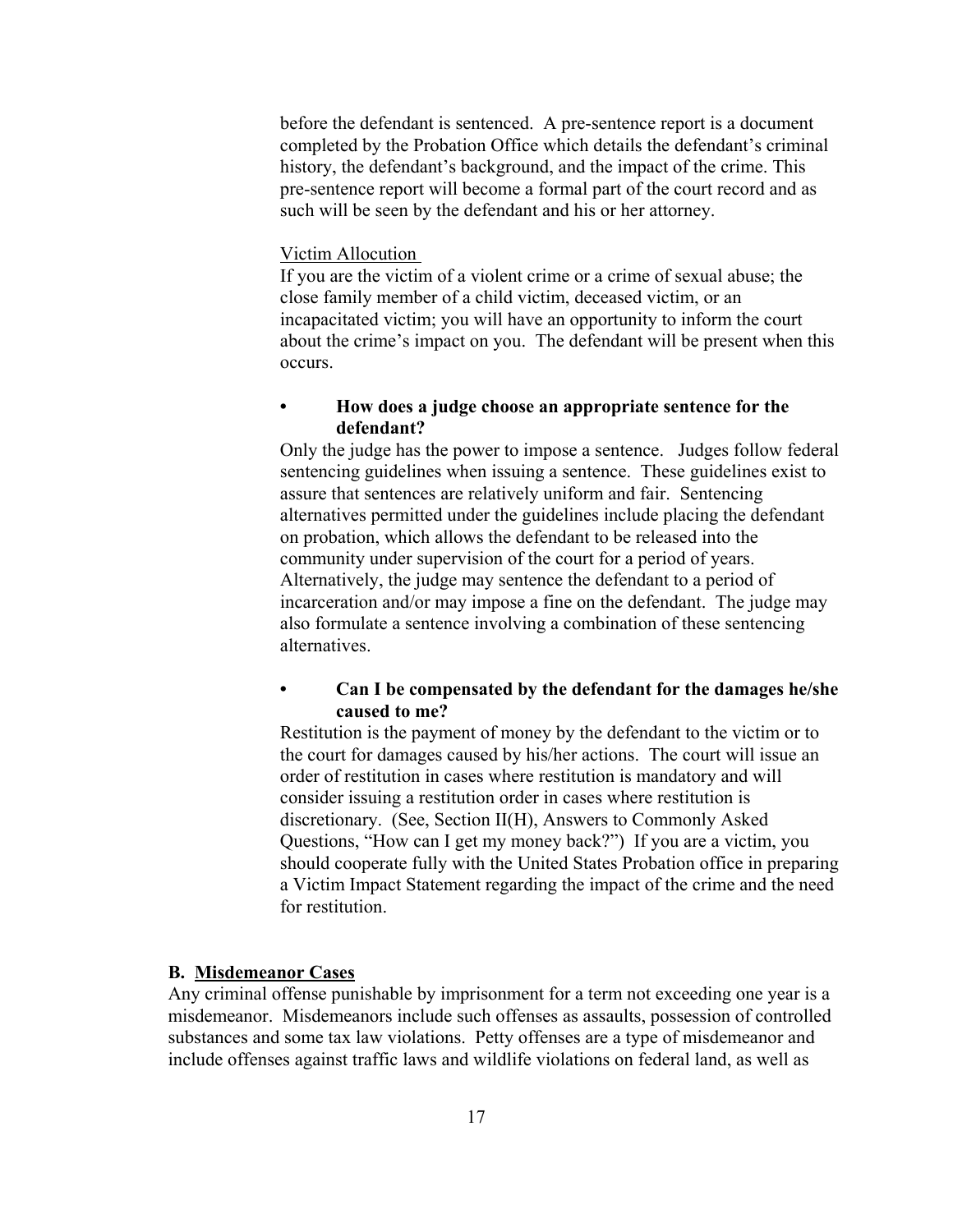many regulations enacted by the agencies of the United States.

#### **1. Initiating Misdemeanor Cases**

Misdemeanor cases are not presented to a grand jury and can be initiated in a variety of ways. The United States Attorney may file a criminal information or a complaint with the court charging a misdemeanor.

#### • **What is a criminal information?**

This is usually done after an Assistant United States Attorney and a law enforcement officer review the evidence. It is the United States Attorney's task to decide whether a case will be brought, and how that case will be charged.

#### • **What is my role?**

The Assistant United States Attorney may speak to victims and witnesses, or the law enforcement officer will report the victims' and witnesses' statements to the Assistant United States Attorney.

### **2. The Arraignment**

#### **• When is the arraignment?**

Once the complaint or information is filed, a date is set for the defendant to appear before the United States Magistrate Judge for arraignment. In cases where an arrest has been made prior to the filing of a complaint or information, the arraignment occurs immediately.

#### **• What happens at an arraignment?**

The arraignment before the United States Magistrate Judge is a hearing during which the defendant is informed of his or her rights, advised of the right against self-incrimination, informed about assistance of counsel, notified of his or her right to have the case heard before a United States District Court Judge or before a United States Magistrate Judge, and notified of the dates for further proceedings in the case.

The Magistrate Judge will review facts presented by the Assistant United States Attorney and the defendant, and will set conditions of bail release. Those conditions may include the defendant promising to appear on the date set for trial, the promise of a money bond to be forfeited if the defendant fails to appear, or other conditions of release that seem fair and just to the Magistrate Judge. The purpose of bond is to ensure that the defendant will be present when the case is heard for final disposition. It is not necessary for victims or witnesses to appear at the arraignment unless they have been specifically instructed to do so by the case agent or the Assistant United States Attorney. In any event, you will be advised if the